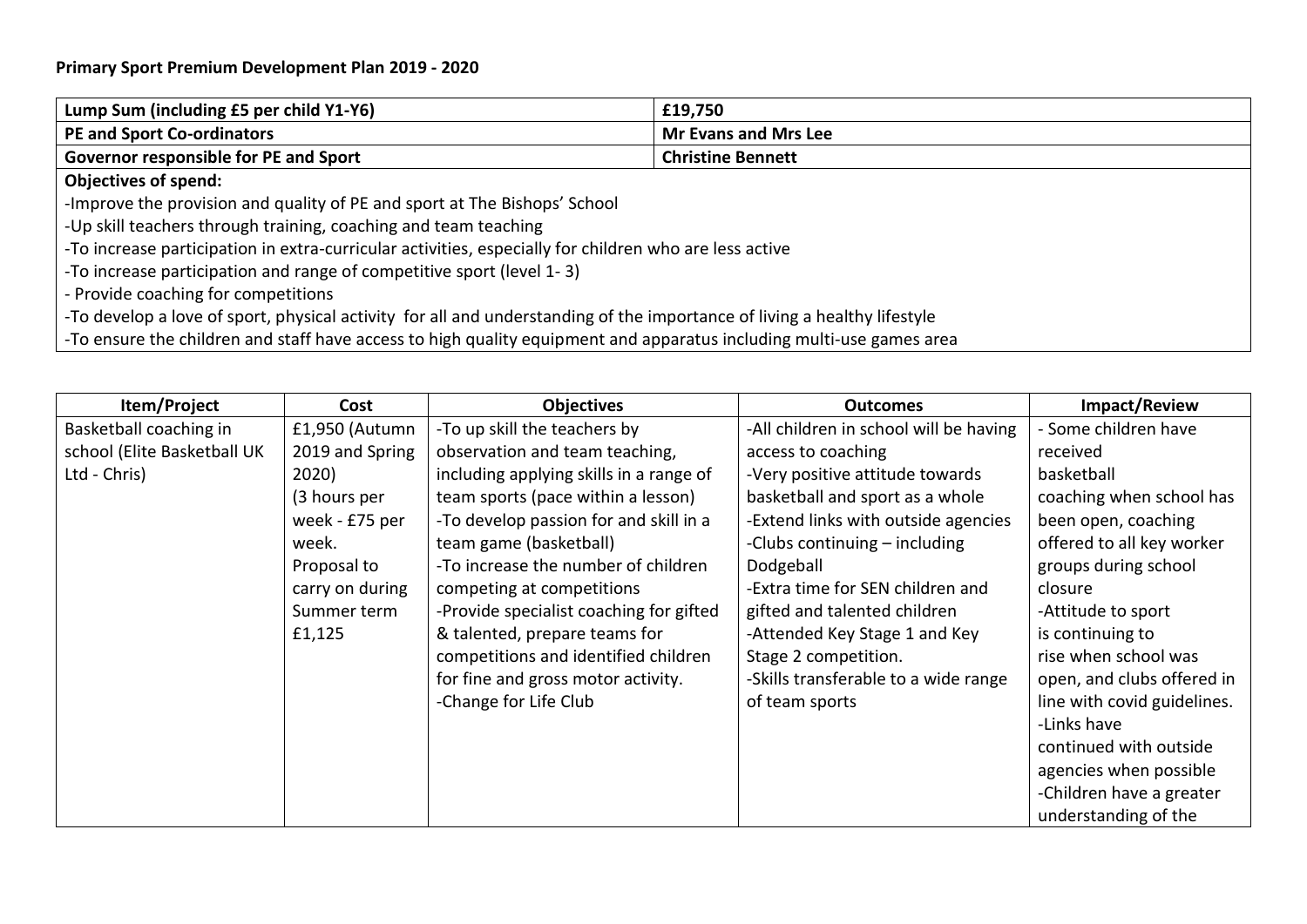|                                                                |        |                                                                                                                                                                                                                                                                                                                                                                                                                                                      |                                                                                                                                                                                                                                                                                                                                                                               | importance for being<br>healthy and staying safe<br>- High number of SEN and<br>less active children<br>attending key worker<br>groups and have been<br>supported<br>- Change of Life Club/Well<br>Being Club has continued<br>Year 1 & Year 2                                                                                                                                                                                                                          |
|----------------------------------------------------------------|--------|------------------------------------------------------------------------------------------------------------------------------------------------------------------------------------------------------------------------------------------------------------------------------------------------------------------------------------------------------------------------------------------------------------------------------------------------------|-------------------------------------------------------------------------------------------------------------------------------------------------------------------------------------------------------------------------------------------------------------------------------------------------------------------------------------------------------------------------------|-------------------------------------------------------------------------------------------------------------------------------------------------------------------------------------------------------------------------------------------------------------------------------------------------------------------------------------------------------------------------------------------------------------------------------------------------------------------------|
| Subscription to Chelmsford<br><b>School Sports Partnership</b> | £1,508 | -To have access to a wide range of<br>CPD for staff.<br>-To maintain and increase<br>participation in competitions and<br>events for all children (FS-Year 6)<br>-To give children access to a wider<br>range of sports, including OAA<br>-To rejoin netball leagues and join girls<br>football league<br>- To increase and promote girls sport<br>-For PE co-ordinators to be aware of<br>developments in PE through attending<br>PLT training days | -Staff feel more confident in<br>teaching different PE activities and<br>sports to utilise new equipment<br>-A maintain and increase number of<br>competitions will have been<br>attended in a range of sports<br>-More children will have access to<br>compete in different sports and<br>physical activities<br>- join OAA competitions<br>-increase in girls participation | -Staff have continued to<br>attend a range of CPD<br>-children representing the<br>school at inter-school<br>competitions up to school<br>closure<br>-took part in virtual<br>competitions during<br>school closure<br>-working towards<br>platinum status<br>-netball league joined but<br>sadly cancelled due to<br>school closure<br>-higher numbers of girl<br>participation is ever<br>growing<br>-increased variety of<br>competitions attended<br>(cheerleading) |
| PE and playground                                              | £500   | -To improve playtimes and lunchtimes                                                                                                                                                                                                                                                                                                                                                                                                                 | -More children will have access to                                                                                                                                                                                                                                                                                                                                            | -Sadly this wasn't achieved                                                                                                                                                                                                                                                                                                                                                                                                                                             |
| equipment                                                      |        | by increasing physical activity                                                                                                                                                                                                                                                                                                                                                                                                                      | specialist equipment to use during                                                                                                                                                                                                                                                                                                                                            | prior to the school closure                                                                                                                                                                                                                                                                                                                                                                                                                                             |
|                                                                |        | targeting less active                                                                                                                                                                                                                                                                                                                                                                                                                                | playtimes, curriculum time and club                                                                                                                                                                                                                                                                                                                                           |                                                                                                                                                                                                                                                                                                                                                                                                                                                                         |
|                                                                |        | -To give children access to playing and                                                                                                                                                                                                                                                                                                                                                                                                              | time.                                                                                                                                                                                                                                                                                                                                                                         |                                                                                                                                                                                                                                                                                                                                                                                                                                                                         |
|                                                                |        | competing in a wide variety of sports                                                                                                                                                                                                                                                                                                                                                                                                                |                                                                                                                                                                                                                                                                                                                                                                               |                                                                                                                                                                                                                                                                                                                                                                                                                                                                         |